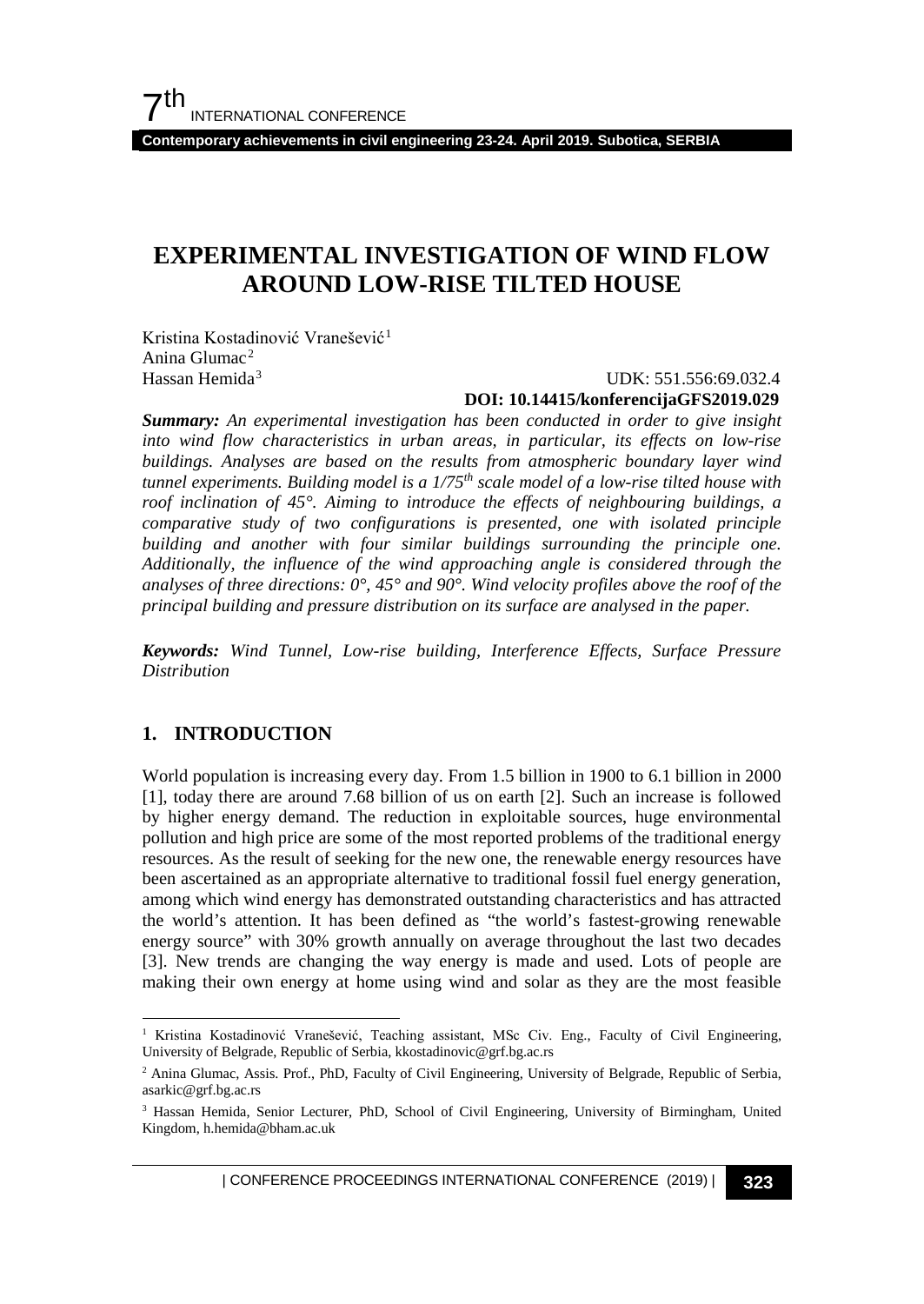# $\overline{\phantom{a}}$ . МЕЂУНАРОДНА КОНФЕРЕНЦИЈА

## **Савремена достигнућа у грађевинарству 23-24. април 2019. Суботица, СРБИЈА**

renewable energy sources. Beside advantages due to producing energy at the place of its consumption, the impact on the Earth's natural environment is significant through the reduction of the carbon footprint. The mounting site for any turbine on a building should be assessed so that the optimum annual amount of energy can be obtained. To achieve it, detailed analysis of different factors should be involved, such as the direction of the mean wind speed, the interaction of the building envelope with the wind flow and the level of turbulence the turbine is exposed to.

Due to the large roughness length, the urban environment is characterized by low wind speed and high turbulence intensities compared to the rural areas. These high levels of turbulence intensity are affecting the operability and the lifetime of wind turbines [4].

Many researchers have been attracted with issues of wind harvesting in urban areas and deal with them using wind tunnel experiments [5], [6] and computational techniques [7], [4] and [8]. Wind tunnel experiments in [5] demonstrate that the wind flow and turbulence intensities at the roof level are strongly dependant on the roof shape but less on the areal building density. In [6] the results show that there is a significant influence of the upstream building on the wind characteristics above the principal one. Mounting height, the wind speed and the probability distribution of the wind speed above the flat roof have been analysed in [7]. Numerical studies in [4] give the above roof wind flow characteristics in three suburban landscapes characterized by houses with different roof profiles. The investigation of the location-specific attractiveness of small wind turbines (SWT) for private households has been conducted in [8], in order to assess the economic viability of an investment in SWT. It shows that the location of SWT in the urban area is crucial for their economic feasibility.

In the present work, local wind flow characteristics above the house with a tilted roof exposed to wind flow in urban areas are presented in the light of wind harvesting potential, regarding the experimental results. This paper is organized into four sections. Section 2 refers to the experimental setup and describes the wind tunnel facility, model of the building and analysed configurations, as well as the instrumentation used for velocity and pressure measurements. In section 3, the main flow features above the roof of the building are described and the effect of the neighbouring buildings in different configurations. The paper ends with conclusions in Section 4.

## **2. EXPERIMENTAL SETUP**

The presented investigation includes the outcome of the atmospheric boundary layer wind tunnel experiments on urban wind harvesting around low-rise tilted roof house. Tests were carried out on a 1:75<sup>th</sup> scale model. Experiments were conducted in the ABL wind-tunnel of the Ruhr-University Bochum, Germany, within a Short Term Scientific Mission of the COST Action TU1304. Wind tunnel has a rectangular cross-section, with weight, height and length of the test section 1.8m, 1.6m and 9.4m, respectively. The approaching flow represents an urban wind exposure using the spire-roughness technique.

The characteristics of the incoming flow field were measured at the distance of 1m in front of the principal building. Established mean wind profile matches one of the power low with the exponent 0.2. Measurements of mean stream-wise wind velocity (U) and turbulence intensities in stream-wise  $(I_U)$  and vertical  $(I_W)$  directions are presented in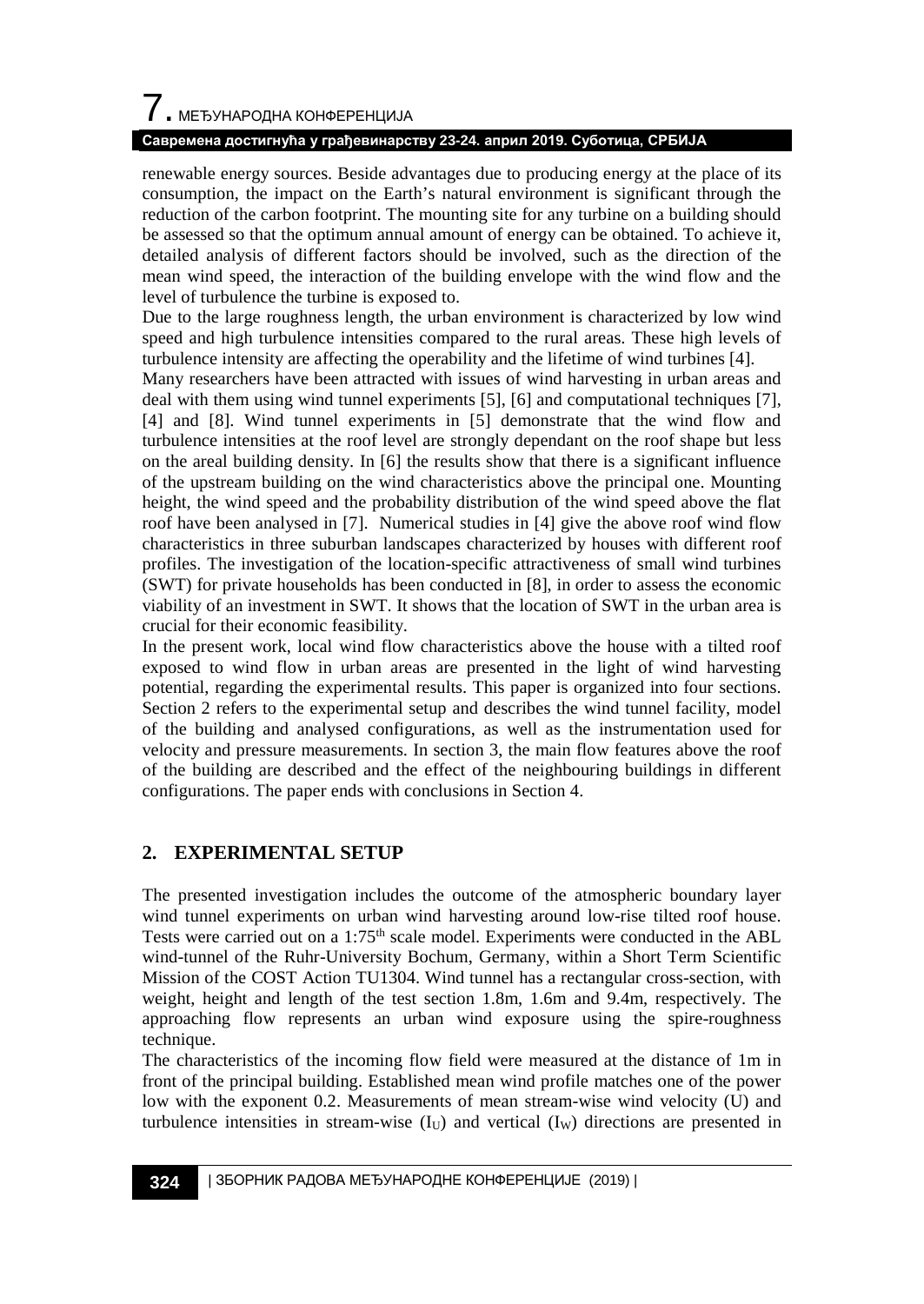## $7<sup>th</sup>$ INTERNATIONAL CONFERENCE

#### **Contemporary achievements in civil engineering 23-24. April 2019. Subotica, SERBIA**

[Figure 1a](#page-2-0). [Figure 1b](#page-2-0) shows a stream-wise velocity spectrum at the height of the model – reference height ( $z_{ref}=20$ cm). Mean stream-wise wind speed ( $U_{ref}$ ) at the referent height  $(z_{\text{ref}})$  is 13.8m/s and this value has been used to normalize the velocity profile for all measurements. Turbulence intensities in stream-wise and vertical directions are 16% and 13%, respectively at zref.



<span id="page-2-0"></span> $(U/U_{ref})$  and turbulence intensities in stream-wise  $(I_U)$  and vertical  $(I_W)$  direction *(coordinate z=0 is related to the floor of the wind tunnel); b) stream-wise velocity spectrum at the height of the model*

Building under the investigation is a tilted house with roof inclination of 45°. The model dimensions, length (L), width (B) and height (H), are shown in [Figure 2a](#page-3-0). Two different configurations have been considered. The first one (C1) has only isolated principle building [Figure 2d](#page-3-0), and the second configuration (C2) has the additional four interfering buildings, surrounding the principle one [Figure 2b](#page-3-0),e. All buildings (principle and interfering ones) are of the same geometric characteristics. Three different approaching wind angles have been considered for configuration C1,  $0^\circ$ ,  $45^\circ$  and  $90^\circ$  and two for configuration C2, 0° and 45°. Experiments were performed with a Reynolds number of 1.8\*105 , which is defined based on the building width (B=100mm) and referent velocity ( $U_{ref}=13.8$ m/s). Blockage ratio for the worst case (configuration C2, wind angle of 45°) is 4.7%.

Velocity components were measured with two-dimensional hot wire anemometer (HWA). It was located above the roof of the principal building. Measuring points were non-uniformly distributed at five heights (from 5cm to 40cm) above two points on the ridge. Points on the ridge are marked with the Roman numbers (I) and (II) and their exact position on the roof is given in [Figure 2c](#page-3-0),f. In order to create as less as a possible disturbance in the flow field, only one HWA was used for all tests. Measurements for each point were performed separately. Two components of the velocity vector were covered, streamwise and vertical. The sampling frequency of 2000Hz was applied.

Surface pressure measurements were carried out in 70 points on the roof of the principal building, and 20 points on the ring on its sides. The scheme of the pressure taps is given i[n Figure 2c](#page-3-0),f. Measurements were conducted simultaneously in all points, using a multichannel simultaneous scanning measurement system with the sampling frequency of 1000Hz.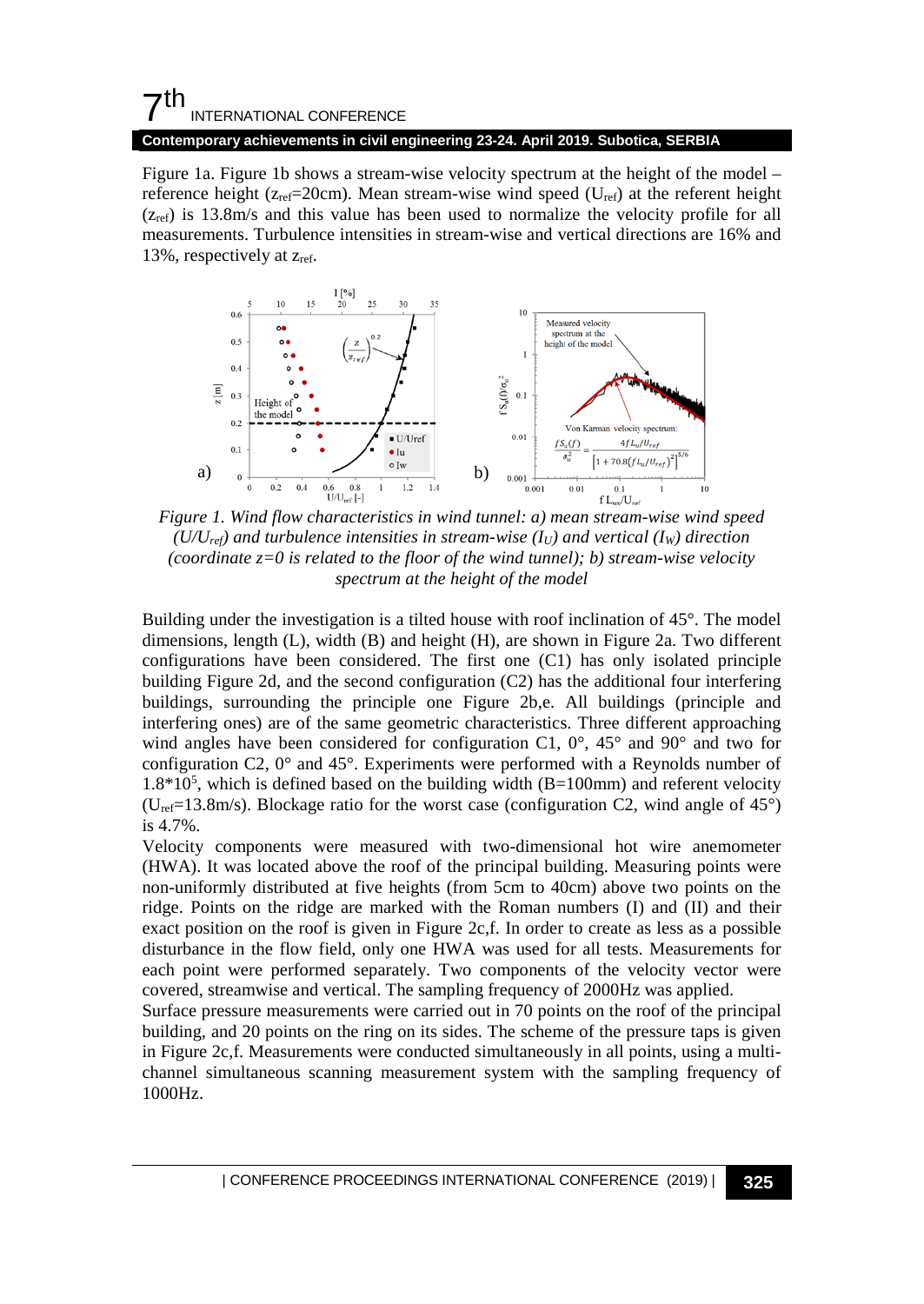



<span id="page-3-0"></span>*Figure 2. (a) Dimensions of the tilted house model, (b) arrangement of the houses according to the interference configuration, (c) and (f) positions of the pressure and velocity (circled values on the roof) measurement points on the model (d) tilted roof model mounted on the rotating table in the wind tunnel, (e) the principle house surrounded by the interference houses mounted in the wind tunnel*

## **3. EXPERIMENTAL RESULTS**

The main goal of this section is to give the insight in the velocity profile above the roof of the principal building for two configurations (C1 and C2), considering three different wind angles (0°, 45° and 90°). It is divided into four subsections which analyse flow pattern, turbulence intensities, skew angles, flow acceleration and interference effect.

## *Flow patterns*

[Figure 3](#page-4-0) presents these profiles by means of stream-wise and vertical components of velocity vectors and turbulence intensities. Values of the velocity vector components are normalised using the reference velocity  $U_{ref}$ . As a relevant parameter for the analysis, the increase of the stream-wise wind speed has been obtained using relation  $(U-U_{ref})/U_{ref}$  and expressed in percentages in [Figure 3.](#page-4-0) Turbulence intensities in stream-wise  $(I_U)$  and vertical  $(I_W)$  directions were calculated using the following expressions:

$$
I_U = \sigma_U / U , I_W = \sigma_W / U \tag{1}, (2)
$$

Where  $\sigma_U$  and  $\sigma_W$  are standard deviations of stream-wise and vertical components of velocity vectors, and U is the mean stream-wise wind speed.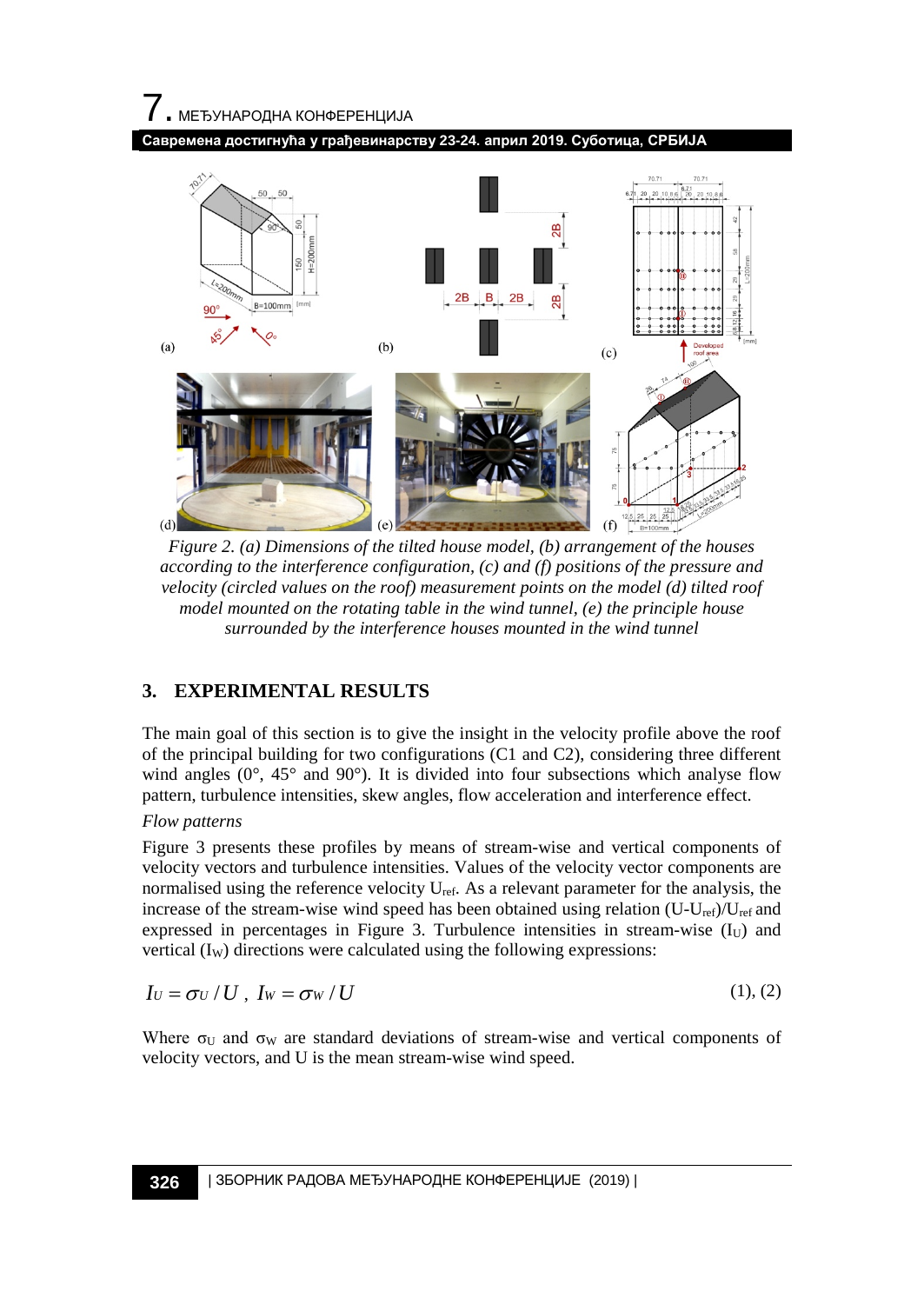## $7<sup>th</sup>$ INTERNATIONAL CONFERENCE



<span id="page-4-0"></span>*Figure 3. Profiles of velocity vectors based on stream-wise and vertical velocity component, stream-wise turbulence intensity*  $I_U$ *, vertical turbulence intensity I<sub>W</sub> and percentage increase in the stream-wise wind speed for wind angle of a) 0°, b) 45°,c) 90°*

Looking at the [Figure 3a](#page-4-0), for wind angle of  $0^\circ$ , in configuration C1 velocity profile above point (I) indicates a separation bubble, developed at the upstream edge. This is confirmed by high values of turbulence intensities in the vicinity of the roof along the ridge. It can also be observed that the velocity vector above point  $(II)$  at  $z/L=0.05$  is pointing downwards which suggests that the flow tends to attach to the roof. Velocity vectors above that height are nearly parallel to the ridge which can be a hint to derive the height of the separation region. One indicator for such a bound is the wind speed at  $z/L=0.2$  which is 15.8% larger than the reference one (U<sub>ref</sub>) and decreases to 11.9% at  $z/L = 0.25$ . This is also verified by the turbulence intensities in these points which are comparable to the corresponding reference unobstructed stream values. For configuration C2, results pronounce a flow pattern without the indication of the separation region; velocity vectors are nearly parallel to the ridge. Nevertheless, an increase in turbulence intensities in the vicinity of the ridge, reaching up to a value of 30%, is typical for separation zone since it possibly indicates reverse flow region. Here,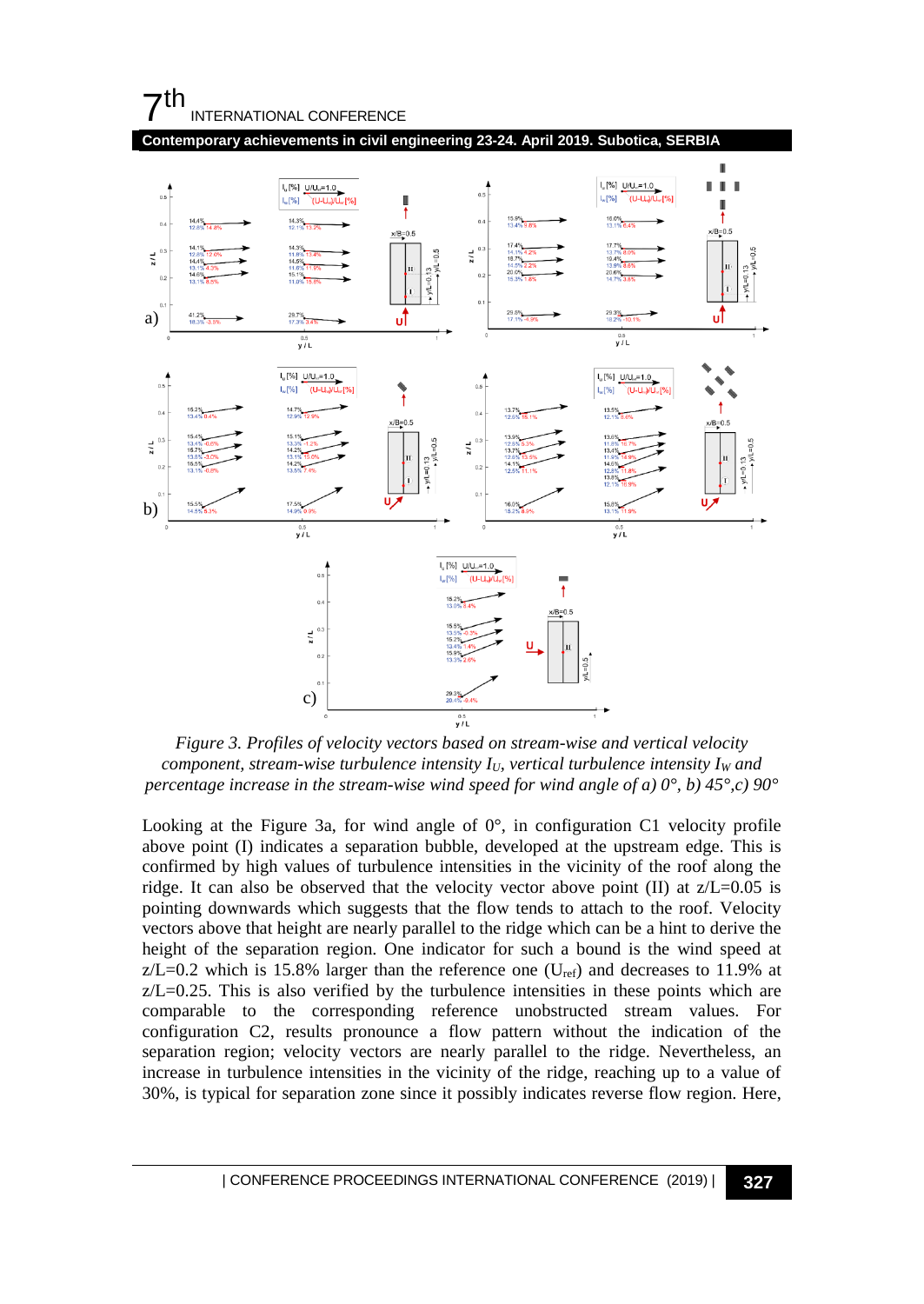## 7. МЕЂУНАРОДНА КОНФЕРЕНЦИЈА

## **Савремена достигнућа у грађевинарству 23-24. април 2019. Суботица, СРБИЈА**

the accuracy of the measuring apertures should be taken into account [9]. Therefore, the results of velocity components in such an area cannot be treated as reliable.

In the case of 45° wind angle, [Figure 3b](#page-4-0), in both configurations (C1 and C2), velocity profiles point out a strong separation on the leeward side of the roof. The measured velocity vectors are pointing upwards with a larger gradient in the vicinity of the rooftop. Even strongly pronounced separation is occurred in the case of 90° wind angle in [Figure](#page-4-0)  [3c](#page-4-0) on the leeward side of the roof.

For a more detailed look at the flow pattern above the roof, surface pressure analyses have been done. Contours of the mean surface pressure coefficients for both configurations (C1 and C2), taking into account three different wind angles, are presented in *[Figure 4](#page-5-0)*. The pressure coefficient,  $C_p$  is calculated using the following expression:

$$
C_p = (p - p_0) / (0.5 \rho U_{ref}{}^2)
$$
 (3)

Where with  $p_0$ ,  $\rho$  and  $U_{ref}$  are denoted unobstructed stream pressure, air density and the reference velocity, respectively.



<span id="page-5-0"></span>*Figure 4. Contours of Cp,mean on the roof of the principal high-rise building for different approaching flow angles and configurations a) C1, b) C2*

For  $0^{\circ}$  wind angle, in C1 configuration, the reduction of the surface pressure occurs close to the upstream edge, followed by a growth of the pressure downstream. It suggests a large separation bubble close to the windward edge. The plot in [Figure 5](#page-6-0) for line  $x/B = 0.45$  parallel to the ridge shows characteristic upstream hump shape which is typical for the separation region followed by reattachment [10]. This shape is related to the high negative pressure values in the separation region. The largest suction was found directly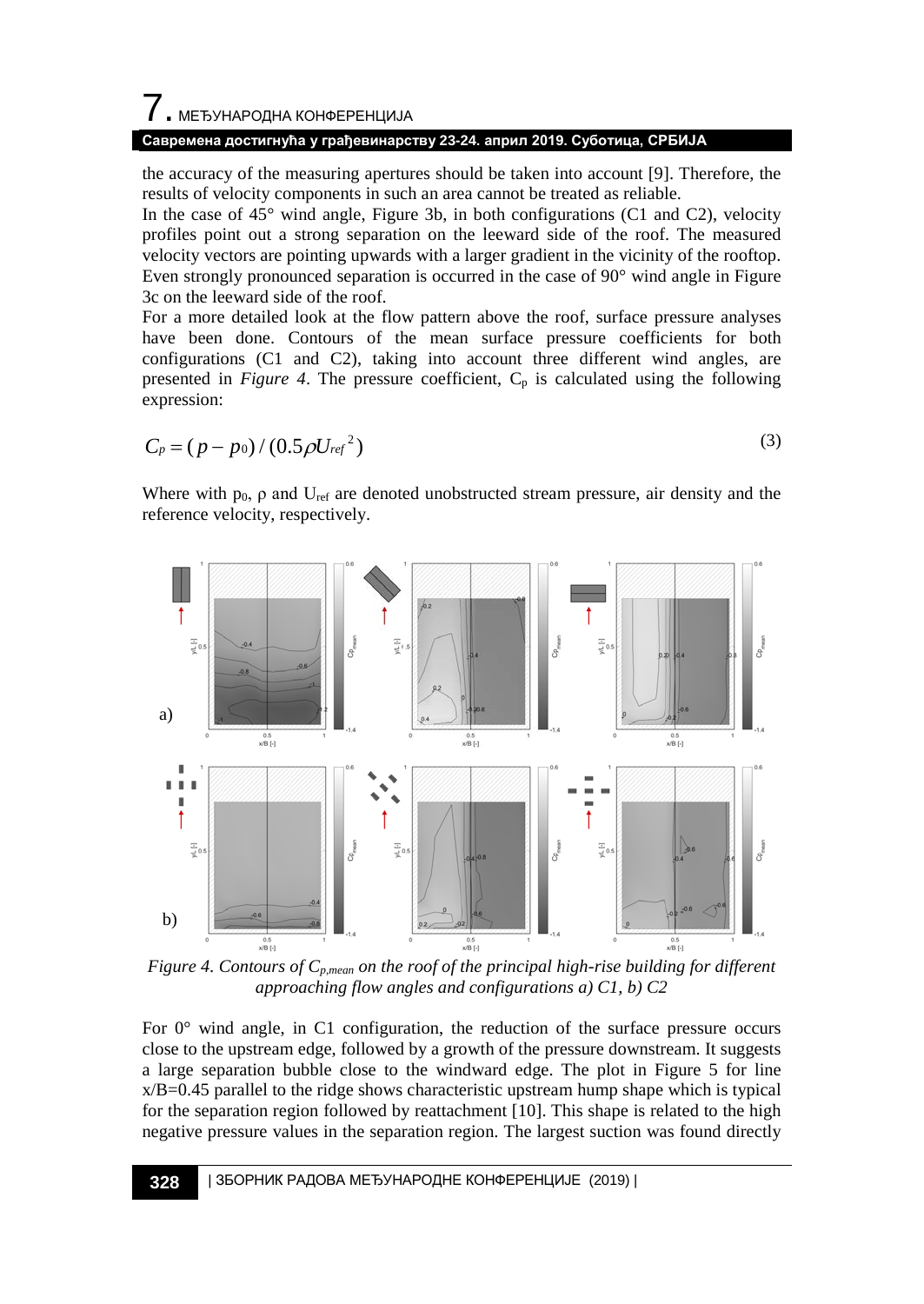## $7<sup>th</sup>$ INTERNATIONAL CONFERENCE

#### **Contemporary achievements in civil engineering 23-24. April 2019. Subotica, SERBIA**

below the average moving vortex core [11]. Length of the mean recirculation region is related to the peak location of the standard deviation value considering that the peak occurs just upstream of the mean reattachment position [10]. By contrast, in configuration C2 hump shape is lost, but large negative values on the upstream edge suggest a separation, which is confirmed by high turbulence intensities in Fa. In addition, a noticeable drop in values of  $C_{p,mean}$  occur in the group arrangement as a result of the upstream building shading effect on the flow around the principle one. It is expected that the pressure field shows symmetry for left and right side of the roof in both configurations, but slight variations exist due to the non-symmetric distribution of the pressure taps as shown i[n Figure 2c](#page-3-0).

In contrast to  $0^{\circ}$  cases, pressure coefficient distributions for 45 $^{\circ}$  and 90 $^{\circ}$  wind angles show patterns that indicate flow separations on the leeward side of the roof.

For C1 and C2 configurations with the attack wind angle of 45° similar surface pressure coefficient distribution can be observed.

In the case of 90° wind angle, in both configurations, the windward side of the roof is under pressure while the leeward side is in suction. In the group configuration, small variations of pressure coefficients can be noticed in *[Figure 4](#page-5-0)*b. The reason may be found in the arrangement of the neighbouring buildings. The upstream building is shading a principle one as it was also observed in group arrangement for 0° wind angle.



<span id="page-6-0"></span>*Figure 5. Mean and standard deviation distribution of pressure coefficient along the roof line x/B=0.45 for 0° wind angle*

### *Turbulence intensities*

An important criterion when considering the best configuration for wind harvesting depending on the arrangement and approaching wind angle is the level of turbulence intensities. Recommendations from [12], suggests that wind turbine in urban areas should not be exposed to the wind with a turbulence intensity greater than 16-18% since it affects its operability and lifetime. Analysing the experimental results presented in [Figure 3](#page-4-0) certain conclusions can be reached.

For 0° wind angle, in configuration C1 values comparable to the reference unobstructed stream values at an appropriate height can be noticed. Only exceptions are measurements at height z/L=0.05, where turbulence intensities in the stream-wise direction above point (I) reaches 41.2%, and above point (II) 29.7%. These high values suggest a separation in this area. Similar separation was observed for group arrangement where  $I_U$  reaches up to 30% in the vicinity of the ridge. Measured values above the roof for  $z/L=0.2$  - 0.3 are in the range 17-20% for  $I_U$  and 13.7-15.3% for  $I_W$ . For the height of  $Z/L=0.4$  and higher, turbulence intensities are comparable to reference values of 16% and 13% for streamwise and vertical directions, respectively.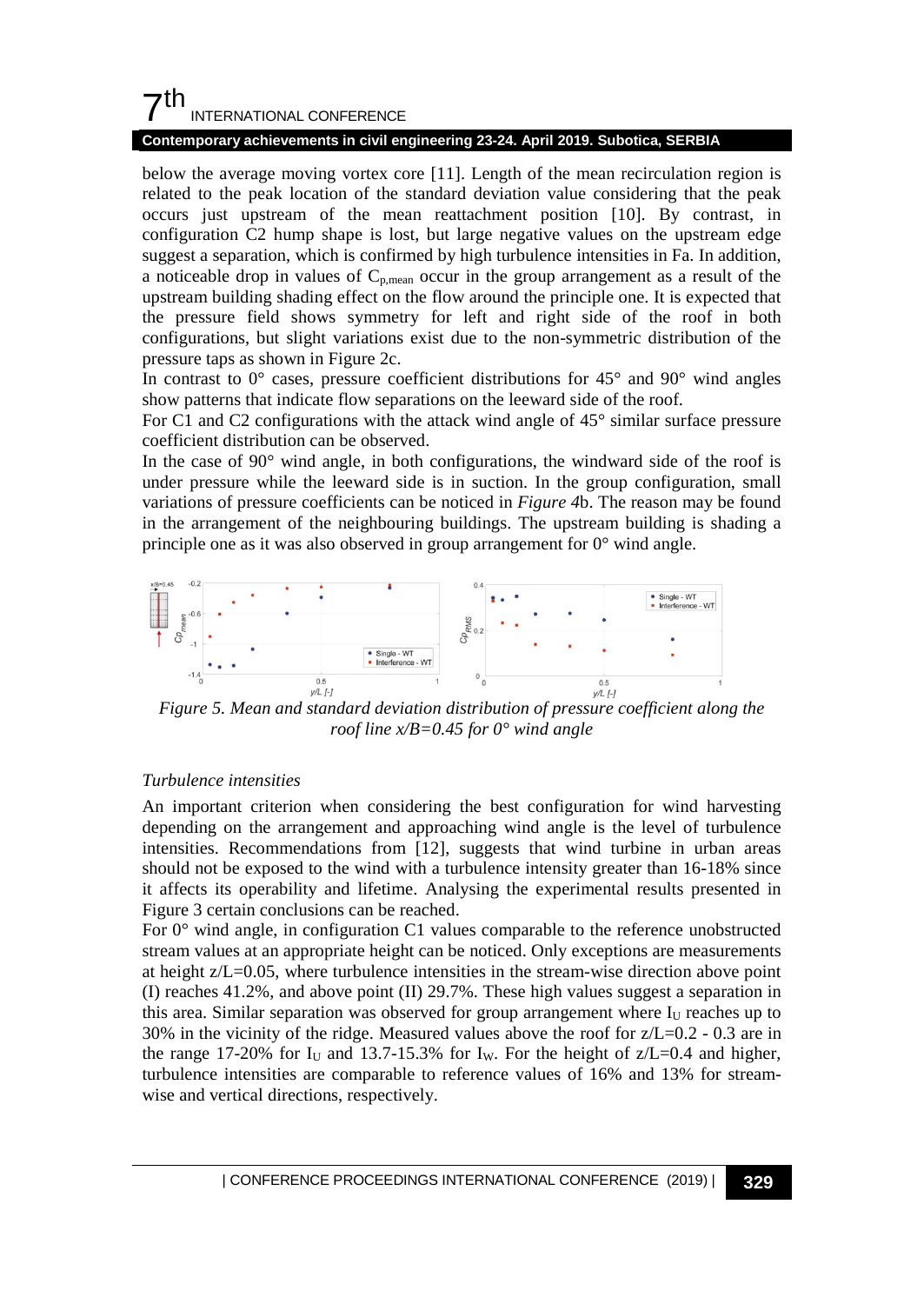## $\overline{7}$ . МЕЂУНАРОДНА КОНФЕРЕНЦИЈА

## **Савремена достигнућа у грађевинарству 23-24. април 2019. Суботица, СРБИЈА**

In case of 45° wind angle, for both configurations, all values of turbulence intensities do not exceed 16% for  $I_U$  and 15% for  $I_W$ , except for the point (I) at  $Z/L=0.05$  in C1 configuration, where it was measured 17.5% in stream-wise direction.

For 90° wind angle, these values are similar to the previous case except in point close to the ridge where high turbulence level of 30% in stream-wise and 20% in a vertical direction can be noticed.

## *Flow acceleration and inclination of the velocity vectors*

Focusing on the angle of attack of 0° in [Figure 3a](#page-4-0) and configuration C1, an increase of 15.8% above point (II), at height z/L=0.2 can be observed. As previously mentioned, this can indicate the upper bond of the separation region. Measurements in the first point above shows a slight decrease in wind speed, after which flow speed starts to increase with height, and reaches the value of 13.4% at  $z/L=0.3$ . Flow above point (I) is not strongly affected by the separation region. That is confirmed by the smaller values of the wind speed at  $z/L=0.2$ . The most significant acceleration of 14.8% has been achieved at height z/L=0.3. In a group arrangement, acceleration is less pronounced than in an isolated building case. The maximum value of 9.8% is reached at height z/L=0.4, above point (I).

When considering the angle of attack 45°, [Figure 3b](#page-4-0) shows measurements that are considerably different from those obtained for 0° wind angle. The maximum acceleration of 16.9% has been measured in group arrangement at  $z/L=0.2$ . Also, significantly larger inclinations of the velocity vectors are recorded compared to configuration C1, while for points above  $Z/L=0.2$ , they are around 28% in both configurations.

In the case of 90° wind angle, [Figure 3c](#page-4-0), acceleration occurs only above the height of  $z/L = 0.4$ , reaching up to a value of 8.4%. Inclinations of the velocity vectors are even higher than those obtained for 45° wind angle.

## *Interference effect*

Looking at the turbulence intensity level above the roof of the principal building, in case of  $0^{\circ}$  wind angle, C2 configuration, only above the height of  $z/D=0.4$  its level becomes comparable to the corresponding unobstructed stream level. This negligible effect is caused by the upstream building position. Namely, upstream building generates a shear flow which affects the downstream principle one, similar is observed in [6]. Its influence is limited to the height of about the same as building width.

Opposite to the  $0^{\circ}$  case, for 45° wind angle in a group arrangement, a slight decrease in turbulence intensities above the roof has been measured compared to isolated building case. They are even lower than reference unobstructed stream values for points higher than z/L=0.2. Even in the zone close to the ridge, these values are comparable to the reference. The flow acceleration above the roof of up to 16.9% in the stream-wise direction in group arrangement can be a consequence of the position of the surrounding buildings. Namely, for the attack wind angle of 45°, the upstream buildings do not overshadow the principal one as for  $0^{\circ}$  wind angle case, since they have a projected distance of  $D=2\sqrt{2}B$  in the plane normal to the attack angle. Here, the Venturi effect can be detected due to the narrowed space when winds funnel between two upstream buildings, further enhancing the acceleration of wind speed. Analysing the turbulence intensities for 45° wind angle, a slight decrease in group arrangement can be noticed, compared to single building case. This may lead to the conclusion that the shear flow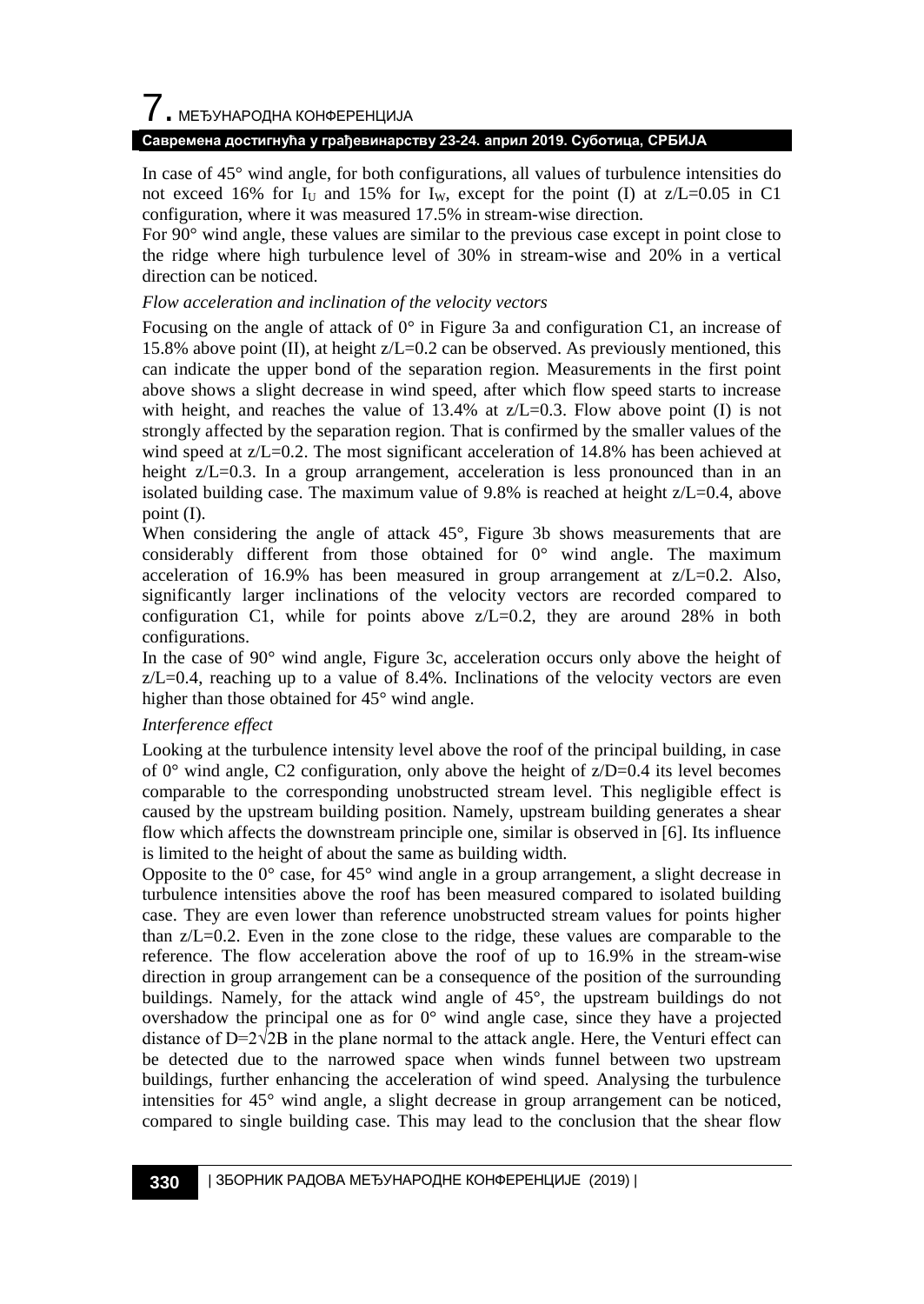**Contemporary achievements in civil engineering 23-24. April 2019. Subotica, SERBIA**

which is generated from the upstream buildings in group arrangement does not affect the principle building downstream.

## **4. CONCLUSION**

Summing up all the results, the importance of the approaching wind angel may be noticed, as well as the configuration type and the arrangement of the surrounding buildings. According to different criteria, certain conclusions can be made for further analysis of the selection and placement of a wind turbine on the rooftop of the house:

- Looking at the turbulence intensities, the most favourable combination would be group configuration with a 45° wind angle. Nevertheless, each case meets the requirements from the [12] above the height z/L=0.2, except the C2 configuration for  $0^{\circ}$  angle of attack in which they are satisfied above the height z/L=0.4;
- Regarding the wind acceleration, the best option for wind harvesting is the case of a group arrangement with 45° wind angle. The second choice would be the case of a single building exposed to the wind with the attack angle of 0°.

Considering the potentials for wind harvesting, group arrangement with 45° wind angle fits the best in the requirements framework. If the case of the isolated building is analysed, the best results have been obtained for the approaching wind angle of 0°.

## **ACKNOWLEDGEMENT**

The authors would like to acknowledge the support provided by the COST-Action TU1304 – to sponsor the Short Term Scientific Mission in which this work was undertaken. The time and support received at the Ruhr-University Bochum by the Dr.- Ing. Christian Neuhaus and Mr. Ulf Winkelmann are also acknowledged. Also author KKV would like to acknowledge the financial support by the Ministry of Education, Science and Technological development of the Republic of Serbia, in the framework of the scientific project III 42012.

## **REFERENCES**

- [1] Roser, M., Ortiz-Ospina, E.: World Population Growth, Published online at OurWorldInData.org., 2019., retrieved from [https://ourworldindata.org/world](https://ourworldindata.org/world-population-growth)[population-growth](https://ourworldindata.org/world-population-growth) download 16.02.2019.
- [2] <http://www.worldometers.info/world-population/> downloaded 16.02.2019.
- [3] Simani, S.: Overview of modelling and advanced control strategies for wind turbine systems, *Energies*, 2015., Vol. 8, pp. 13395-13418.
- [4] Ledo, L., Kosasih, P.B., Cooper, P.: Roof mounting site analysis for micro-wind turbines, *Renewable Energy*, 2011., Vol. 36, pp. 1379–1391.
- [5] Rafailidis, S.: Influence of building areal density and roof shape on the wind characteristics above a town, *Boundary-Layer Meteorology*, 1997., Vol. 85, pp. 255- 271.
- [6] Glumac, A., Hemida, H., Höffer, R.: Wind energy potential above a high-rise building influenced by neighboring buildings: An experimental investigation,